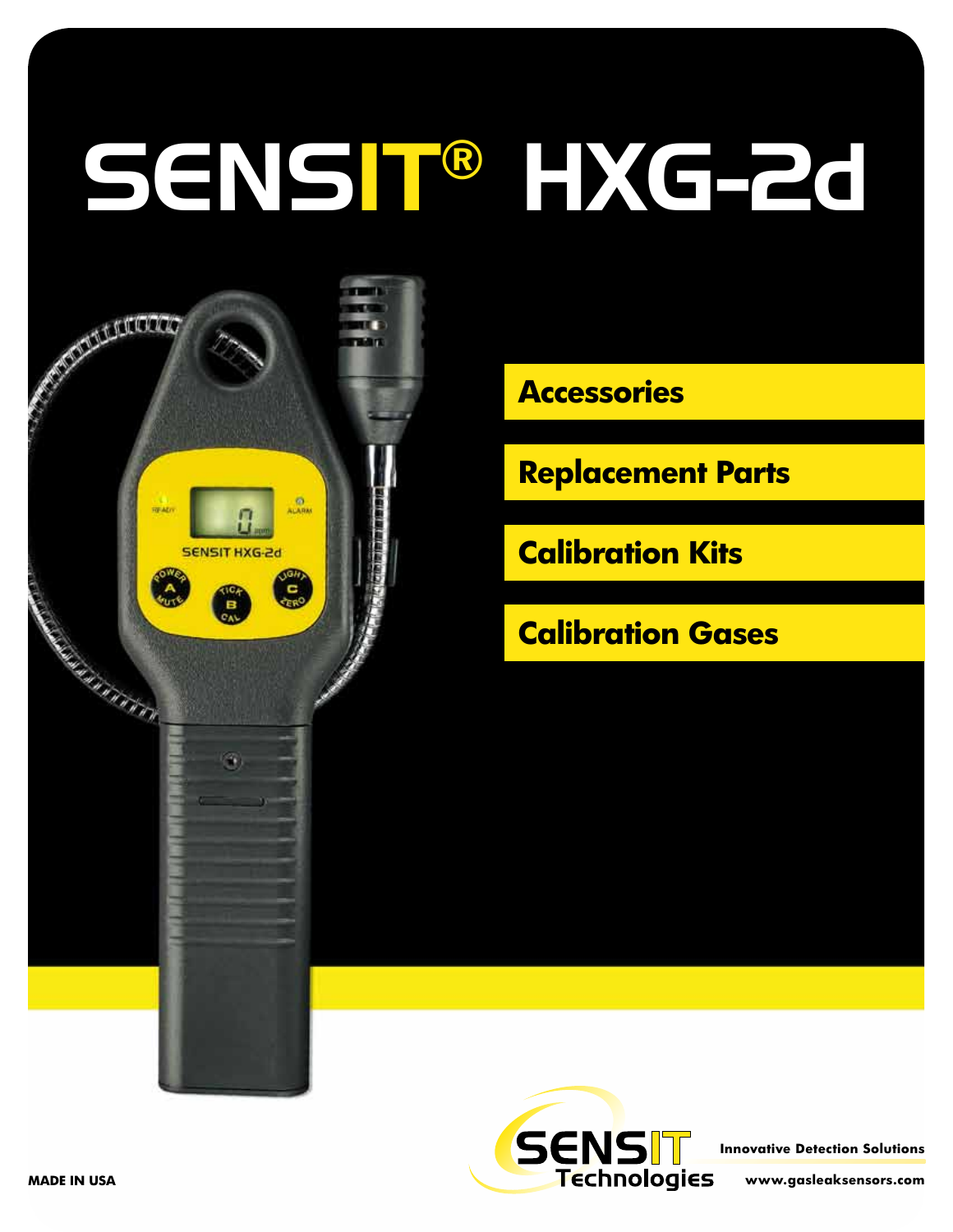# SENSIT® HXG-2d Accessories & Replacement Parts



**Sensor EX (LEL) (2611 Silver 4 Prong)** Part # 375-2611-00



**Sensor Cap with Filter Disc**  Part # 882-00036



**Retainer Filter (Filter Replacement)** Part # 360-00203



**Wrist Strap** Part # 360-00040



#### **HXG-2d Instruction Manual**

Part # 750-00022 - UL Version Part # 750-00065 - ATEX



**Extension Adapter**  Part # 870-00012

**Wrench (T10)** Part # 360-00105



**Soft Carrying Pouch** Part # 360-00006



**Belt Holster** Part # 872-00003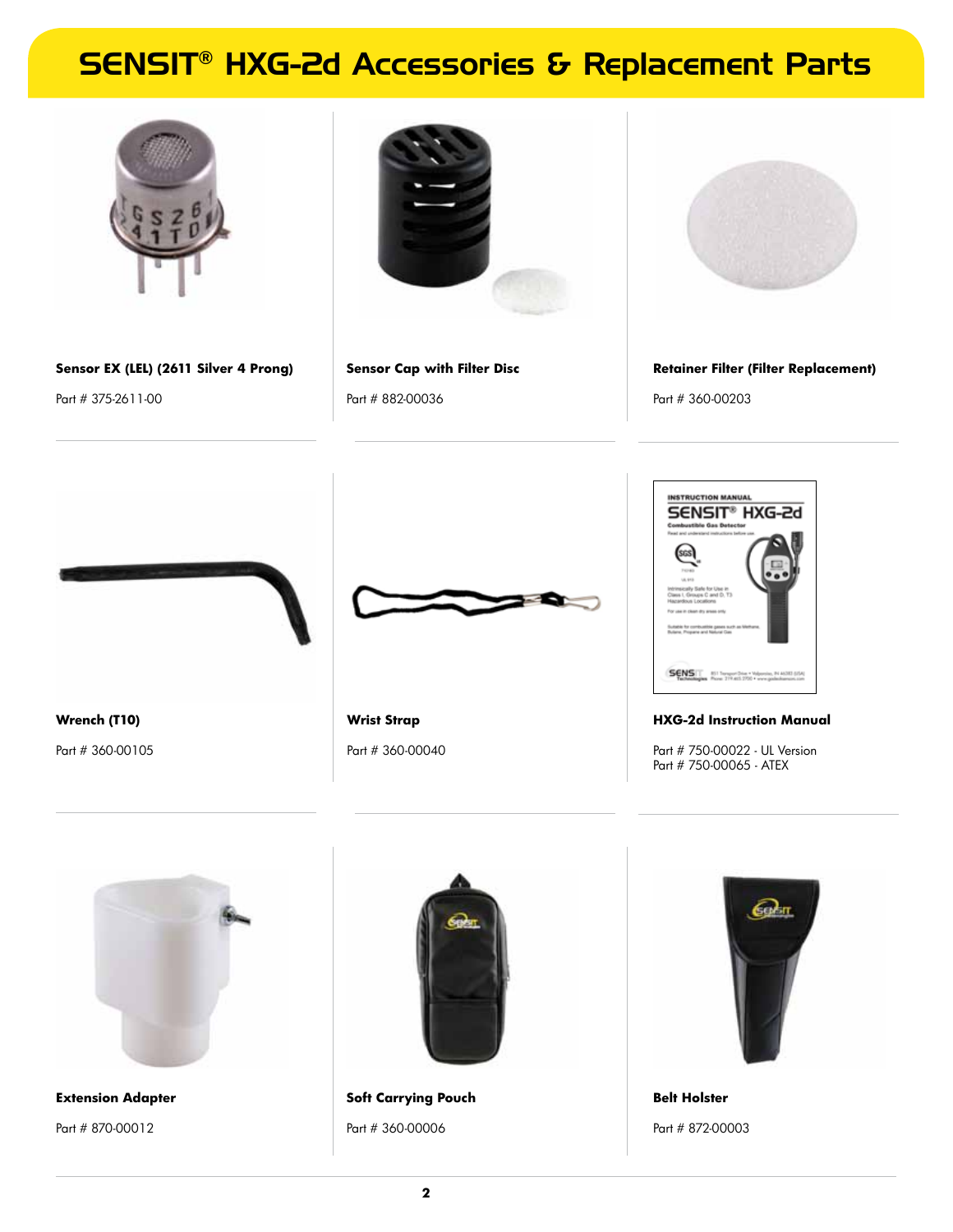# SENSIT® HXG-2d Accessories & Replacement Parts





**2 Piece 30" Non-Conductive Probe**  Part # 883-00003



**3 Piece 29" Non-Conductive Probe**  Part # 883-00004



**Aspirated Probe Assembly**  Part # 883-00085



**Regulator**  Part # 880-00032 Use with 21 & 221 Liter Calibration Gas Cylinders



**Regulator with Cal. Cupule Assembly** Part # 880-00009 Use with 21 & 221 Liter Calibration Gas Cylinders



**Cal Cupule Assembly**  Part # 880-00028



**221 Liter Adapter** (Use With 880-00032) Part # 880-00008

**For additional parts not shown, contact customer service.**